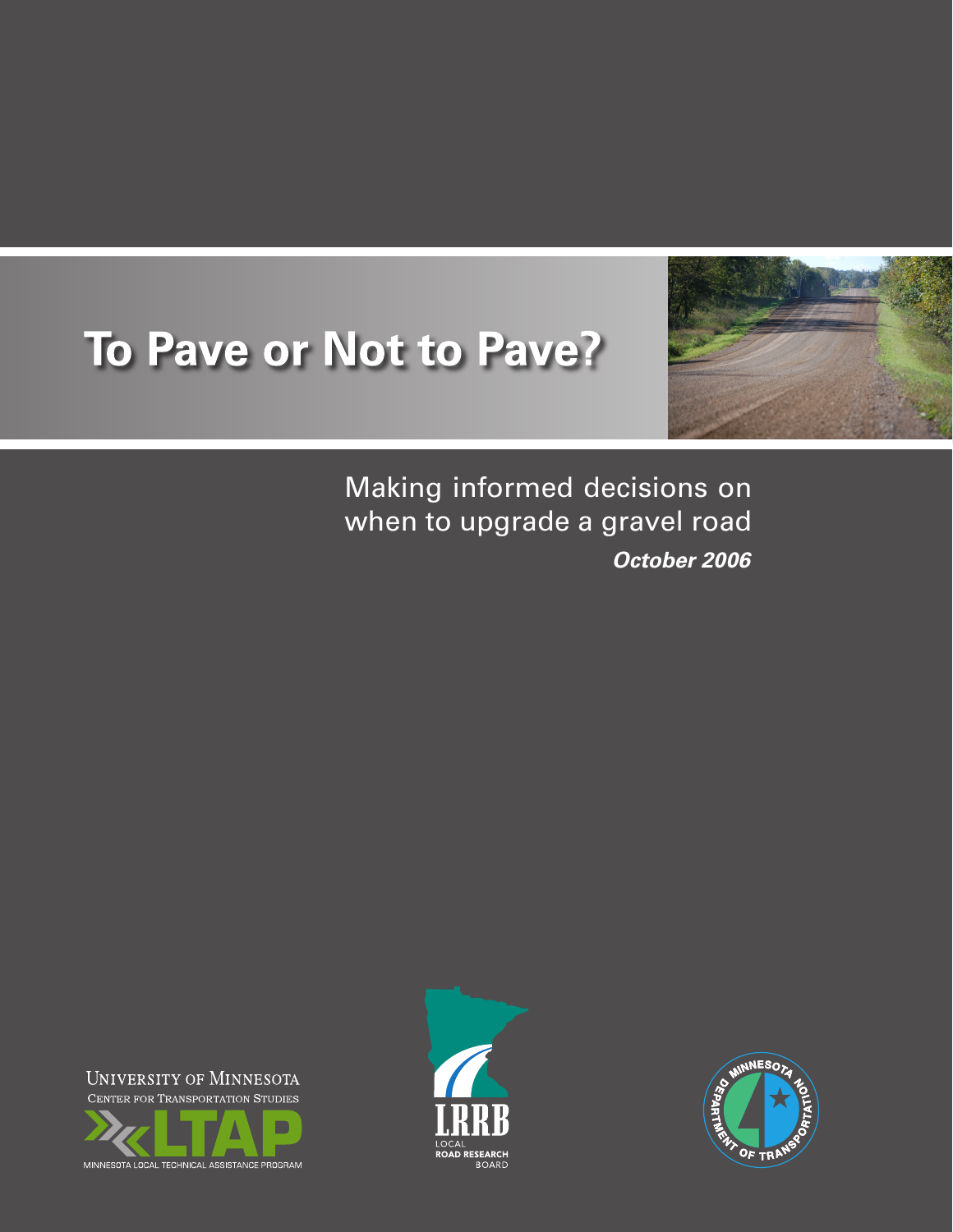## **Introduction**

Paved roads provide improvement over gravel in ways that are hard to quantify with dollars, including improved winter surfaces, improved safety from improved signage and delineation, a safer surface with higher skid resistance, a smoother surface that increases user satisfaction and reduces vehicle maintenance costs, redistribution of traffic away from gravel roads, and an increased tax base on adjacent property.

Of the estimated 4 million miles of roads in the United States, nearly half—1.5 million miles—are unpaved. Unpaved roads serve a valued purpose in our roadway system, but maintenance costs are significant. Paved roadways also are costly to maintain.

Like everything else, maintenance costs for both paved and unpaved roads are rising. We need to optimize those costs to best serve the public. Reduced funding and resources require us to be more efficient spenders of the money we do have. Preparing for future maintenance and upgrades allows us to better manage funds that are available now.

How do we know when it's time to pave a gravel road? The decision is not easy.

Two newly published research reports provide some direction and assistance in answering this question. The projects outlined in the reports had different objectives, but both of them offer a method of cost-analysis based on spending history for low-volume roads, a method for estimating maintenance and construction costs, and an economic analysis procedure.

The first report is *Economics of Upgrading an Aggregrate Road*. This report, published in 2005, was funded by the Minnesota Local Road Research Board (LRRB). As part of this project, researchers examined roadway surface construction and maintenance costs to determine possible threshold values to go from gravel to paved. The report is available online at: www.mnltap.umn.edu/resources/infrastructure/lowvolume. html.

The second report is *Local Road Surfacing Criteria*. This report, published in 2004, was funded by the South Dakota DOT. In this project, researchers developed a tool to compare the costs associated with different types of roads to determine the most economical surface type. This report is available online at: www.mnltap.umn.edu/resources/infrastructure /lowvolume.html.

To supplement the research reports, LRRB developed a PowerPoint presentation for use at local board or public information meetings. Its prime objective is to inform the public about the many factors to consider when developing a plan to maintain or upgrade a gravel road. The presentation outlines information that engineers and public works staff consider when deciding whether to pave a gravel surface.

Two versions of the LRRB paving PowerPoint presentation

are available. One is designed to run on its own, with narration and an automatic slide show. The other is designed as a traditional PowerPoint presentation, with the user verbalizing the slide content and advancing the slides as needed. It includes a script for the user to read during the presentation, if desired.

## **The Issue**

Two key questions must be answered when developing a gravel road maintenance plan:

- 1. What is the best way to maintain a gravel road?
- 2. When should the roadway be upgraded to a paved surface?

These are not easy questions because many factors affect the answers. As noted above, the following two recent reports can be used to help decide when to upgrade a gravel road.

# **Using Minnesota's report:** *Economics of Upgrading an Aggregrate Road*

This project, conducted in Minnesota, offers an analysis of county maintenance costs, practices, and traffic volumes for individual roads. This information helps to determine when it may be advantageous to upgrade the road, based on cumulative maintenance costs.

The data presented in the report can be used by others, or they can develop similar costs with their own data. For this project, the initial data collection included 16 Minnesota counties, broken into four regions around the state. It includes maintenance costs for both bituminous (or asphalt) and gravel roads, as well as the volume of traffic traveling over the roads. Baseline data was obtained from annual reports submitted to the State Aid Division of Mn/DOT from 1997 to 2001, and roads were grouped by funding source as County State Aid Highways (CSAH), county roads (funded entirely by county funds), and township and municipal roads.

Four of the counties were then analyzed further to develop typical costs per mile for a variety of surface options, including gravel and paved.

Researchers conducted an initial data analysis for Waseca County, which provided a snapshot of the kind of information available for use in this study.

*Figure 1* shows actual maintenance costs per mile in Waseca County for five different roadway surfaces:

- Low-volume bituminous roads
- Low-volume gravel roads
- Concrete pavement
- High-volume bituminous roads
- High-volume gravel roads.

Note that maintenance costs per mile for high-volume gravel roads are highest.

*This brochure and the materials it references are available online from Minnesota LTAP at:* www.mnltap.umn.edu/resources/infrastructure/lowvolume.html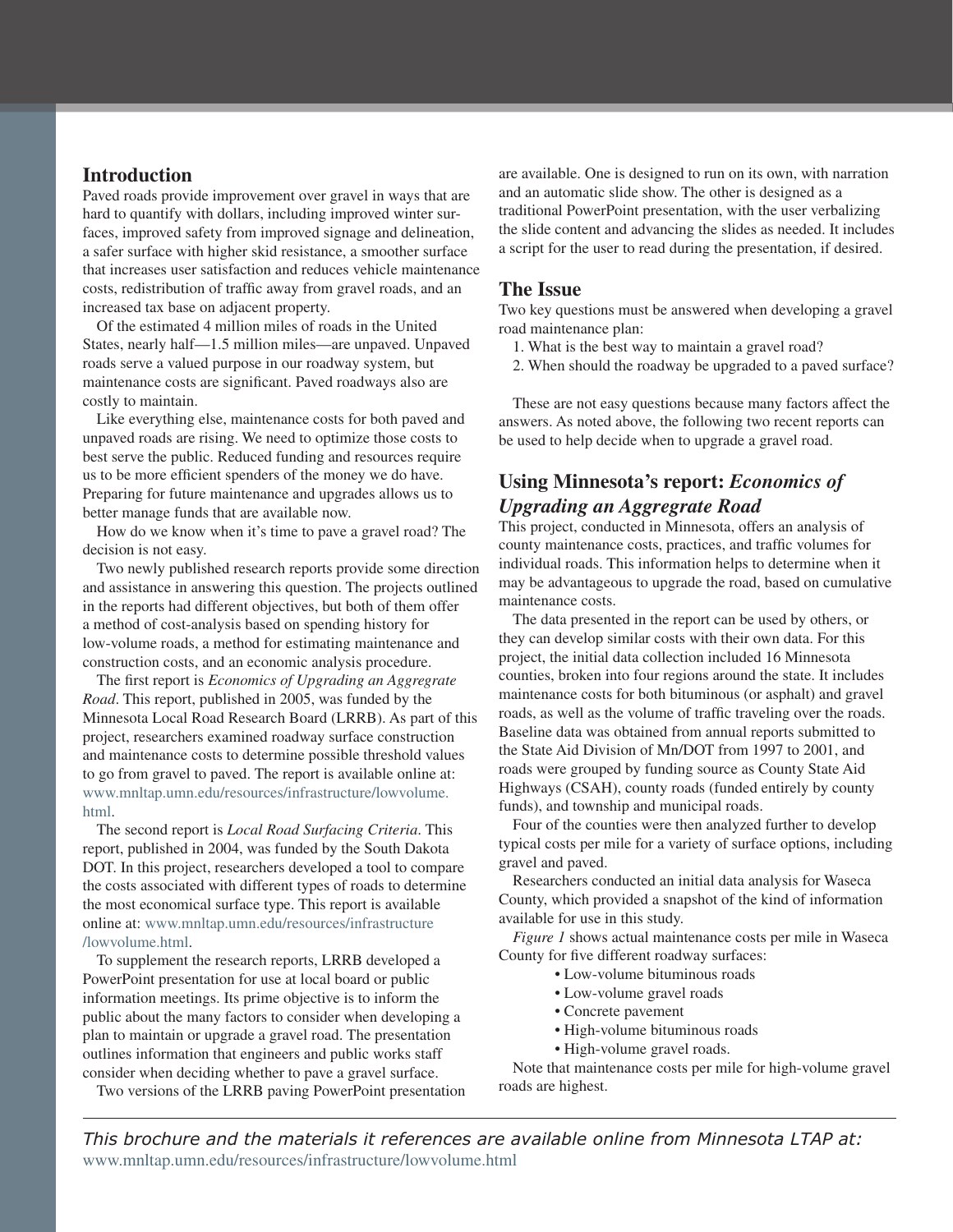*Figure 2* illustrates the effect of traffic on maintenance costs per mile for one county. The roads are grouped by traffic volume and surface type along the bottom of the graph. An increase in traffic does lead to an increase in maintenance costs, especially for gravel roads. This is due to more lost gravel due to wear, and an increased need for blading and smoothing of the road surface.

Note that at a traffic volume of 200 ADT, gravel road maintenance costs increase significantly. (ADT stands for *average daily traffic*, or the number of vehicles that pass over a given section of roadway in one day.)

This offers a possible threshold for determining when this agency might pave a gravel road.

#### **Using this report in your agency**

The Minnesota report can be used to assist local agencies in estimating their own maintenance costs per mile. Agencies can use that data to decide if paving a gravel road is the best alternative.

The report directs users to:

- 1. Review the historical costs of maintaining paved roads for your agency. (If those costs are not available, review data for one of the four counties analyzed in the report to get an idea of what your costs might be.)
- 2. Compute estimated gravel road maintenance costs per mile for your agency.
- 3. For a proposed upgrade, develop a cost estimate in the same way a contractor would for any new construction project under consideration.
- 4. Evaluate this cost estimate to compare the alternatives and make a decision for each roadway segment under question.

By using the information presented in this report, an agency can evaluate its typical maintenance and construction costs, as well as identify the annual maintenance costs for a given type of roadway (whether it's paved or unpaved), and the typical construction costs for a variety of surface projects.

Directions are also given for performing a present-worth analysis to assess maintenance and construction costs for a roadway section to see what the equivalent maintenance and construction costs are in today's dollars.



**Figure 1. Cumulative Maintenance Costs/Mile for One County** 



**Figure 2. Maintenance Costs/Mile at Various Traffic Levels for One County**